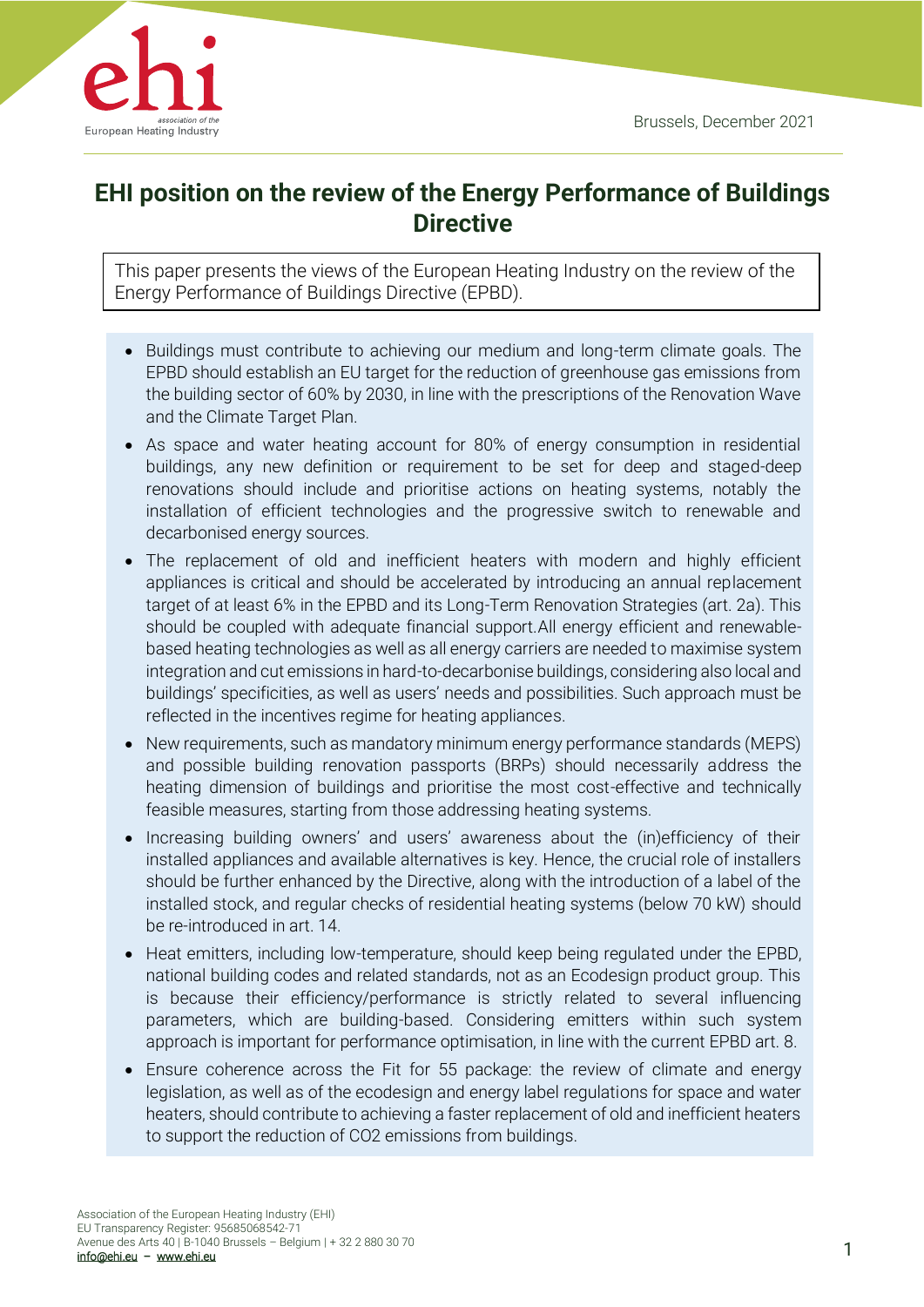# **Key messages**

#### **Set a 60% target for greenhouse gas emissions reduction from European buildings by 2030: buildings must actively contribute to achieving the 2030 and 2050 climate objectives.**

Attaining our targets for CO2 emissions reductions in 2030 and carbon neutrality in 2050 means that our economy and society must become more energy efficient and favor the use of decarbonised energies. Most energy savings by 2030 will need to come from buildings<sup>1</sup> and the forthcoming review of the Energy Performance of Buildings Directive (EPBD) is a crucial opportunity to make it happen.

At the same time, a diverse mix of renewable and low carbon energy sources will need to be deployed to decarbonise the remaining energy needs of our building stock, most of which will be directed to satisfy our heating (and cooling) needs.

To ensure buildings actively contribute to our renewed climate goals and that their emissions are effectively cut, while leaving enough flexibility to determine the most appropriate decarbonisation options at national, local, and even at single building level, it is important to set an emissions reductions target for the building sector. The level should be set at 60% (compared to 2015 levels), as already indicated in the Renovation Wave<sup>2</sup> and in the Climate Target Plan<sup>3</sup>.

#### **Prioritise heating decarbonisation as part of building renovations, through the installation of efficient technologies and the progressive switch to renewable and decarbonised energy sources.**

The building sector is the single largest source of energy consumption in the EU, representing 40% of final energy consumption and 36% of CO2 emissions<sup>4</sup>. As heating and hot water production takes up the largest share (about 80%) of a building's total energy consumption, it clearly represents one of the primary areas for action when it comes to buildings' decarbonisation.

Therefore, any holistic renovation of buildings should necessarily include improvements on their heating systems; and any new definition of 'deep' or 'staged-deep' renovation should be formulated in a way to ensure that such improvements are always considered and implemented, as part of the required renovation measures.

In practice, this means replacing old and inefficient appliances with modern and highly efficient ones, that can also accommodate more sustainable energy sources, such as decarbonised and renewable electricity and gases (e.g. bio- and synth- methane, hydrogen), as well as other renewables (solar energy, biomass…). The uptake of efficient heating solutions brings energy savings to European households immediately, while slashing CO2 emissions: condensing boilers already allow to reach around 20% energy savings and 35% CO2 savings compared to non-condensing technologies, while heat pumps can produce 3 to 5 times more heat than the electricity they use. All these technologies are compatible with a net-zero emissions scenario thanks to the use of decarbonised and renewable energies.

<sup>1</sup> Stepping up Europe's 2030 climate ambition, European Commission, COM(2020) 562 final, p. 20.

<sup>2</sup> A Renovation Wave for Europe, European Commission, 2020, p. 1.

<sup>3</sup> Impact Assessment accompanying the Climate Target Plan 2030, SWD(2020) 176 final.

<sup>4</sup> A Renovation Wave for Europe, European Commission, 2020, p. 23.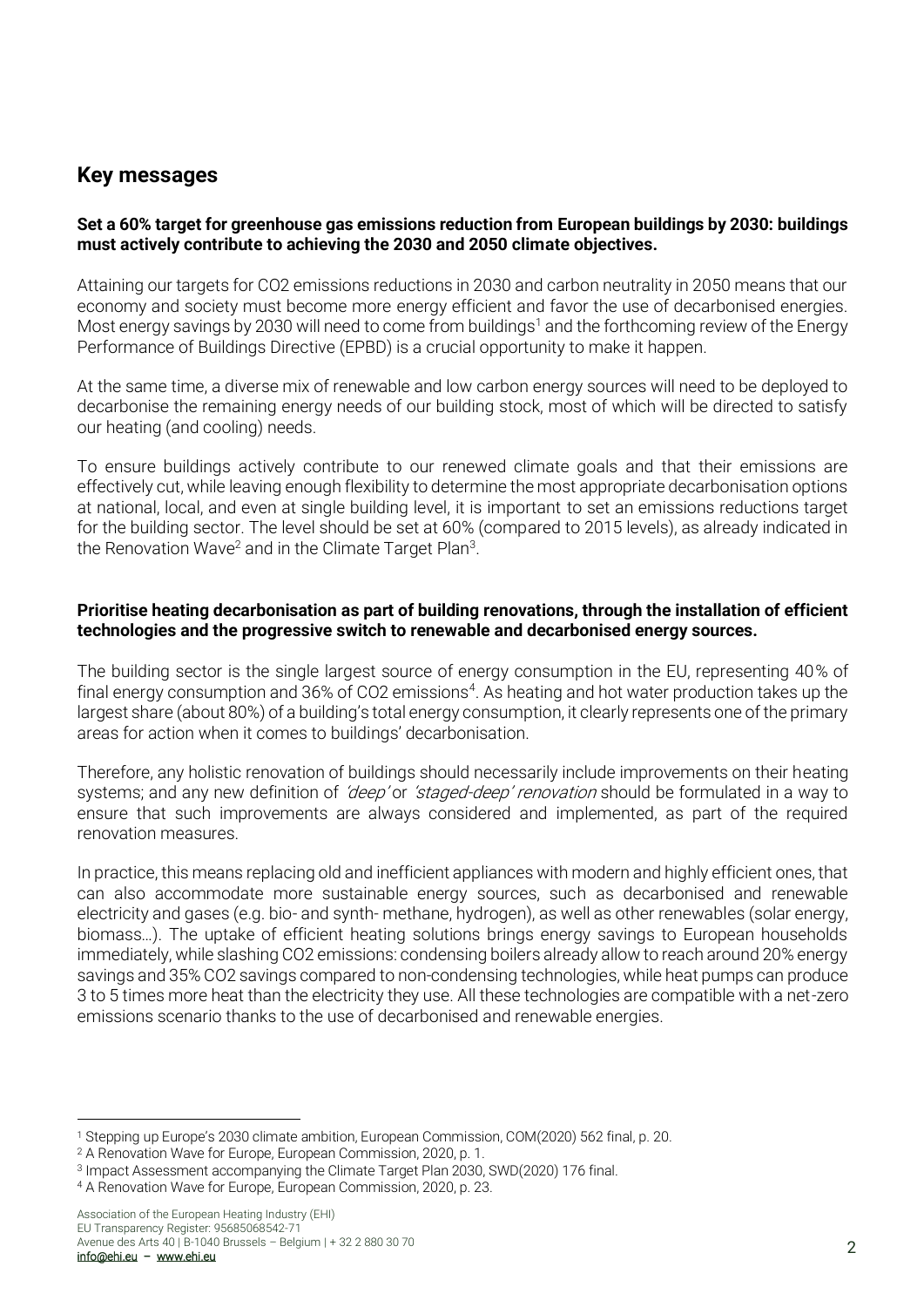#### **Accelerate the replacement of old and inefficient heaters across Europe with modern and highly efficient appliances, by introducing a replacement target of at least 6%/ year.**

Almost 60% of heating systems installed in Europe today are old and inefficient. Appliances are on average 25 years old and, if they were labelled today, they would end up in class D or below. Such a high share is mainly due to very low replacement rates, which currently stagnate around 4% per year, and make it hard to reduce the bulk of buildings' emissions, resulting indeed from heating purposes.

In fact, even a replacement rate of 5% per year, previously indicated as necessary to cut overall Europe's CO2 emissions by 40% in 2030<sup>5</sup>, would not be enough to deliver on the new climate ambition and on the new 55% target. Hence, higher replacement rates are urgently needed, and these should be ensured through the introduction in the EPBD of a replacement target of at least 6%. This would ensure that the heating stock in buildings is progressively modernised and decarbonised through the installation of highly efficient technologies and the increasing deployment of renewables and other carbon neutral energy sources.

It is in any case very important to ensure that the replacement is accompanied by adequate financial support, e.g.: scrappage schemes, the funding of which may be ensured by using revenues from the extended EU Emission Trading System (ETS). Such support schemes can be progressive and dedicate higher funding to low and middle-income households. In this way, establishing such a target would also help fight and alleviate energy poverty, in line with the EU promise "Leave no one behind".

When replacement of heaters are made, it is important to ensure that the overall performance of the heating system is optimised, via appropriate rules at member state level. According to the existing EPBD art. 8, these rules touch upon the proper installation, appropriate dimensioning, adjustment and control of heating systems. Such systems are to be considered comprehensive of all their components, meaning the heat generator, heat emitters, as well as all the parts in between (e.g.: piping systems, heating interface unit, thermostatic valves etc.).

In light of this, it is important that heat emitters, including low-temperature emitters, keep being regulated under the EPBD, national building codes as well as related standards (and not as a separate product group under Ecodesign). This is because their efficiency/performance is strictly related to a number of influence parameters, including heating and/or cooling load, transmission and distribution losses, control accuracy and dynamic behaviour etc. Heating water temperature is not an emitter-specific feature, but a design and operation feature of a heating system in corelation to the designed building and its heat and/or cooling load (see Annex).

#### **As buildings are hard to decarbonise, it is important to make the most of all technologies (multitechnology) and of all energy carriers (multi-vector approach); such approach must be reflected in the incentives' regime.**

Buildings are a hard-to-decarbonise sector, and this is mainly due to their high heterogeneity, which depends on their specific conditions (age, use etc.), location (climatic zones, energy infrastructure) as well as on owners'/users' needs and possibilities (individual preferences and financial capabilities).

As buildings are different, heating solutions are several and highly diverse too, and all of them should be promoted and then deployed according to relevant circumstances affecting users, buildings and the overall energy system in which they are placed. This means that, for example, effective electrification via heat pumps could be the most appropriate solution for some buildings, while the use of hybrids

<sup>5</sup> EU pathways to a decarbonised building sector, ECOFYS, 2016.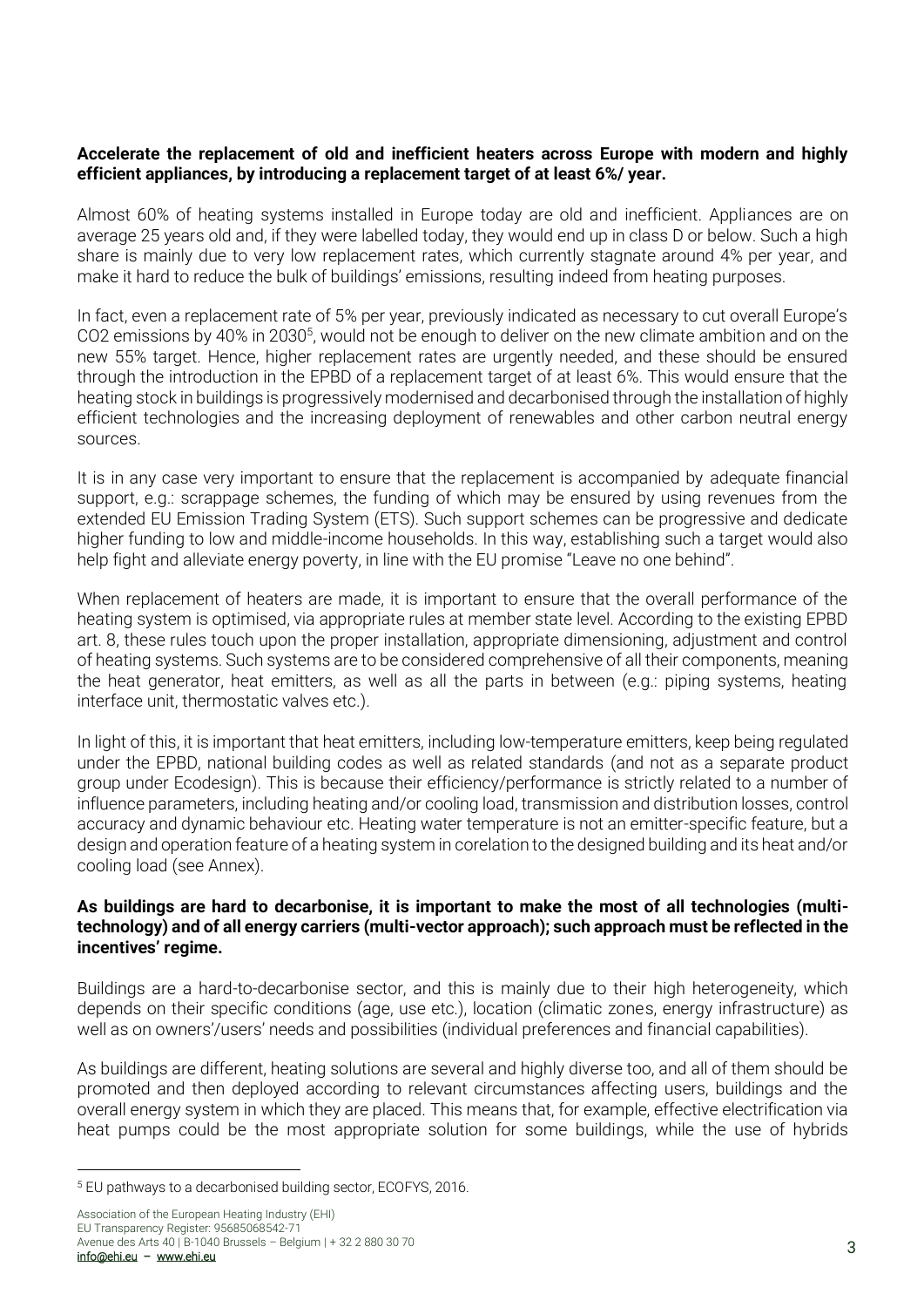(themselves a key technology to electrify buildings), thermally driven heat pumps or condensing boilers, that can already accommodate biomethane and shares of hydrogen – even 100% – could represent the best options in other cases.

It is thus crucial to make the most of all efficient solutions and support their further development, so that the best option to any building can be selected at any time, depending on all relevant conditions. Consistently, it is essential to ensure that different technologies contributing to buildings' decarbonisation, across different energy carriers, are eligible for incentives to cover their upfront costs and support their uptake in European buildings. Considering the new climate ambition for 2030 and the long-term goal of climate neutrality, we need to use and promote all technologies that are efficient and compatible with renewable and decarbonised energy sources. Hence, in conjunction with new energy labelling rules for heating equipment, the energy label regulation art 7.2 should be amended. The goal should be to ensure that Member States have flexibility to support heating technologies that contribute to national plans for decarbonisation, in line with the Treaty on the Functioning of the EU.

Indeed, the current setup of art. 7.2 and the structure of the energy label ranking for heaters – combining several energy carriers into one scale – should be adapted, to reflect diversity of national choices of energy carriers and recent developments in fuel-based technologies. This is especially relevant for heaters: they are a broad group, all falling under the same label. Yet, they are not easily substitutable with one another: e.g.: each washing machine can be substituted with another one; this is not the case for heaters. Substitution depends on the existence of adequate grid connections, piping and space available in a building, as well as heating demand and climate conditions.

#### **Ensure any new standards or requirements, such as mandatory minimum energy performance standards (MEPS) and possible building renovation passports (BRPs), cover and prioritise actions on buildings' heating systems.**

Consistently with what stated above, any new requirements for buildings to be set in the EPBD, such as MEPS and BRPs, should necessarily tackle the heating dimension of buildings. This means ensuring that buildings performance is improved through key actions on the heating side, such as the replacement of obsolete heaters with modern technologies, capable of slashing CO2 emissions.

MEPS in particular, if well implemented, can indeed represent a good tool to improve buildings' energy efficiency and identify a roadmap for actions. An important element for their success is that they should take into account the different initial conditions and potential of the building stock. Being MEPS minimum requirements, they should primarily support the renovation of the worst performing buildings and ensure that the most appropriate and cost-effective improvements are implemented. Considering the impact of space and water heating on buildings' energy consumption, and the relative ease of replacing heating systems compared to other measures, MEPS should necessarily comprise a chapter to address the heating dimension and require the replacement of old and inefficient heaters whenever relevant, while allowing for flexibility in determining the most appropriate solutions to any building, considering:

1. A user perspective, as a variety of heating technologies (multi-technology) and energy carriers allow to achieve decarbonisation in the most affordable and convenient way for their building and local circumstances.

2. A building perspective, for which a multi-technology approach is needed to cope with the fact that buildings and heating needs are different across Europe.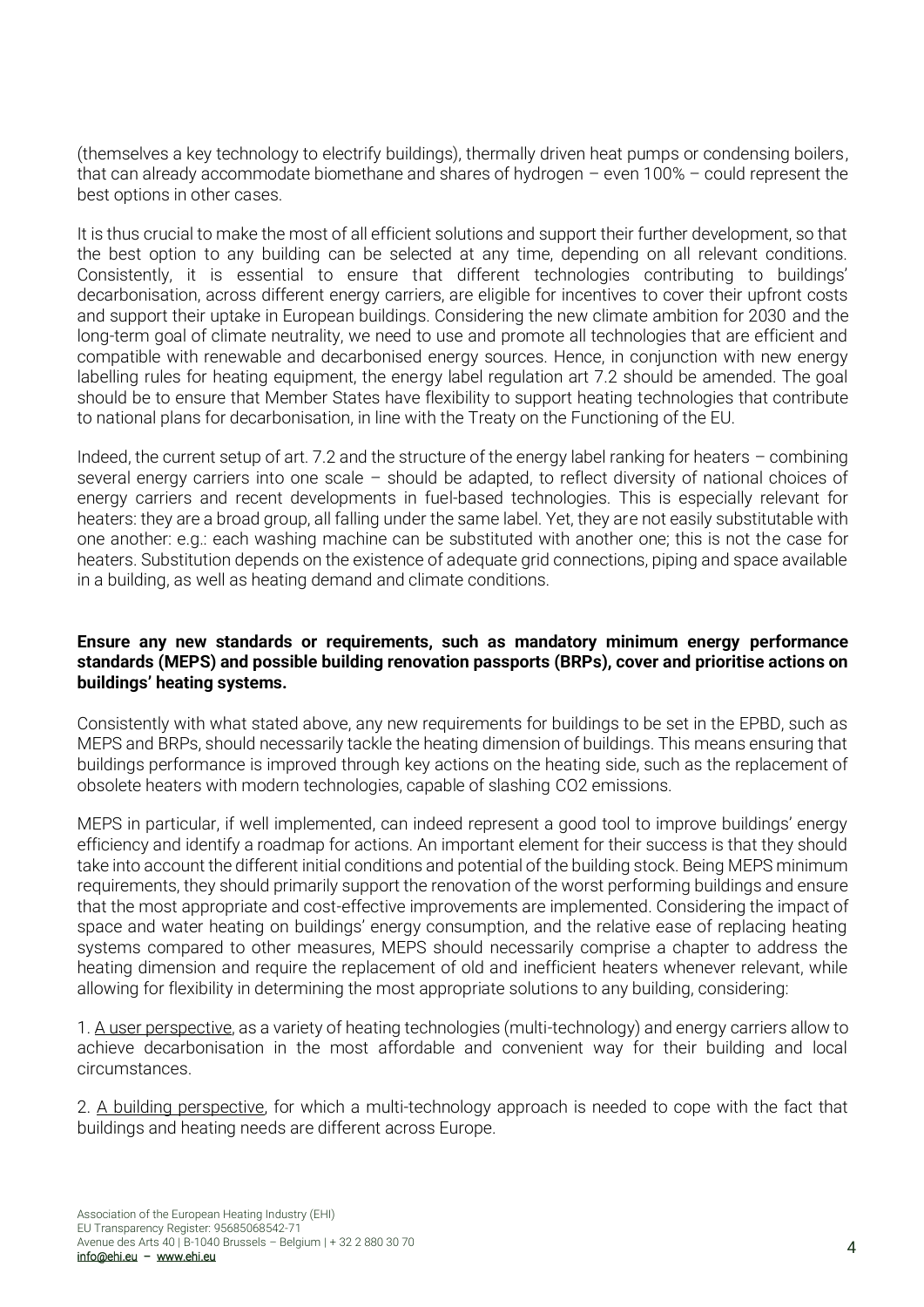3. A system perspective, where multi-technology is key to address the current sizing of grids and local availability of renewable energy sources.

Finally, it is important to ensure MEPS do not entail excessive costs for tenants and owners, thus prioritising those measures that have short payback times, and envisaging adequate financial support mechanisms. Moreover, incentives should be made available to and legally possible for building owners to support all measures needed to reach the relevant MEPS required, including in particular for heating systems' replacement. Appropriate trigger points should be identified, so owners may plan ahead the investment and works needed to comply with the MEPS.

Regarding BRPs, it is equally essential that they include and prioritise actions on buildings' heating systems, also considering the modularity of technologies, that allow them to adapt to different levels of insulations, thus maximizing energy efficiency at any stage of a building lifetime.

#### **Increase the awareness of owners and users about the (in)efficiency of their heating appliances and available alternatives, to drive the decarbonisation of buildings.**

An essential prerequisite to trigger renovation actions, as well as much needed measures to upgrade buildings' heating systems, is to enhance consumers' information and awareness. When it comes to tackling the heating dimension, the role of installers is essential, as they directly liaise with building owners/users to inform them about the performance of their installed appliances and, most importantly, about available alternatives to replace inefficient heating systems, thus helping them reduce their energy consumption and energy bills.

The revised EPBD should, in line with the recently published proposal for the review of the Renewable Energy Directive (RED)<sup>6</sup>, further enhance the role of installers to ensure that enough trained and qualified installers are available to handle the Renovation Wave and advise consumers on the best options for their specific situation.

Consumers' information should also be ensured via regular checks of heating appliances, which should be reintroduced also for domestic heating systems below 70 kW, in article 14 of the EPBD. Keeping the current threshold would indeed exclude a significant number of appliances from the scope of the existing obligation, thus drastically reducing the number of occasions in which consumers can receive information about the (in)efficiency of their heaters and, possibly, take action to upgrade them. Modern appliances capable of remote performance monitoring may not need such regular checks, thereby they should not be subject to them.

Another great way of providing information to end users is to deliver them a label for installed heating appliances. Such visual document, to be based on the current energy label, would provide very easy, intuitive and well recognisable information regarding the efficiency or age of a heating appliance. Moreover, people would easily compare their old appliances with new products on the market, thanks to the energy label. The delivery of the label may be linked with the regular checks of heaters mentioned above. Similar initiatives are being promoted by the H2020 project HARP<sup>7</sup> and have already been implemented in several Member States<sup>8</sup>.

<sup>6</sup> Proposal for Proposal for a Directive amending Directive (EU) 2018/2001 of the European Parliament and of the Council, as regards the promotion of energy from renewable sources, p. 34.

<sup>7</sup> <https://heating-retrofit.eu/>

<sup>8</sup> This is the case in Germany, where a labelling of installed heating boilers has been in place since 2016, as a voluntary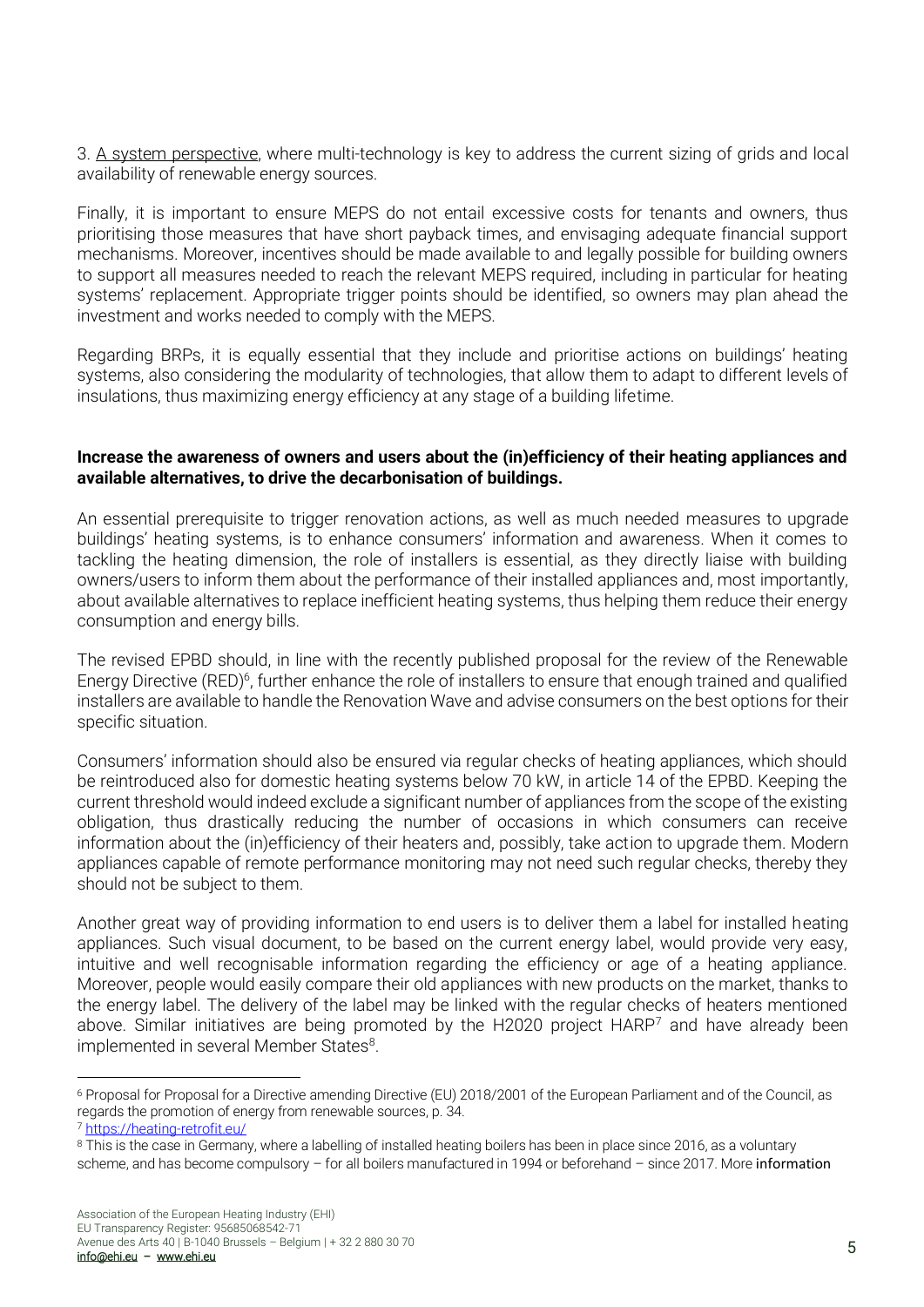## **Ensure coherence across the 'Fit for 55' package.**

The provisions envisaged for the EPBD review should be coherent and complementary to other relevant measures under the 'Fit for 55' package:

- In the energy efficiency directive  $(FFD)^T$ 
	- o Ensure the comprehensive assessment of efficient heating and cooling (Chapter V) supports the replacement of old and inefficient heaters, consistently with the 6% annual replacement target, to be ideally established in the EPBD and reflected in the EED, along with the 60% emissions reductions target for buildings by 2030.
	- o Make sure the early retrofit of heating appliances can keep on contributing to the annual energy savings obligation (Chapter III), as long as it allows to achieve energy savings and to reduce consumption of fossil fuels. In particular, the use of efficient appliances that can also accommodate decarbonised and renewable fuels (e.g.: green hydrogen, bio- and synthetic methane) should be further promoted.
	- o Ensure public buildings (Chapter II) play an exemplary role and fulfill their new and extended obligations by upgrading their heating systems through the installation of modern and highly efficient heating technologies.
	- o Introduce the labelling of the installed heating stock among the measures to enhance consumers awareness and empowerment (Chapter IV).
- In the renewable energy directive (RED):
	- o Ensure the targets for renewables in heating and cooling, buildings, as well as the overall target for the sector can be achieved through the deployment of green gases/fuels, and make sure their use is also promoted in the building sector.
	- o Make sure that the installations of solutions that are ready for green gases and hydrogen is supported by the Directive, along with the promotion of renewable-based heating systems.
	- o Acknowledge the renewable energy captured by all heat pumps technologies.
- In ecodesign and energy label:
	- o Introduce an energy label that differentiates energy performance between products of the same product family; maximises the potential of incentives, matching national decarbonisation strategies and choice of energy carriers; considers the greening of energy carriers, including green gaseous and liquid fuels; incentivises smartness and digitalisation to empower the consumer and optimise sector coupling and actual energy use.
	- o Promote the use of hydrogen and other renewable and decarbonised gases for heating.
	- o Keep promoting heat pumps on the energy label scale.
	- o Promote hybrids by creating a product category for them.
- In the EU Emission Trading System (ETS) and in the Energy Taxation Directive (ETD):
	- o Put a price on CO2 emissions from buildings
	- o Carefully balance distributional effects and tackle energy poverty: earmark revenues from CO2 pricing to support people replace old and inefficient heaters with efficient and renewablecompatible equipment
	- o Attribute lower price / taxation level for low-carbon and renewable energy sources.

<sup>(</sup>in German) at[: https://www.deutschland-machts-effizient.de/KAENEF/Redaktion/DE/Publikation/2019/flyer](https://www.deutschland-machts-effizient.de/KAENEF/Redaktion/DE/Publikation/2019/flyer-heizungsanlagen.html)[heizungsanlagen.html.](https://www.deutschland-machts-effizient.de/KAENEF/Redaktion/DE/Publikation/2019/flyer-heizungsanlagen.html)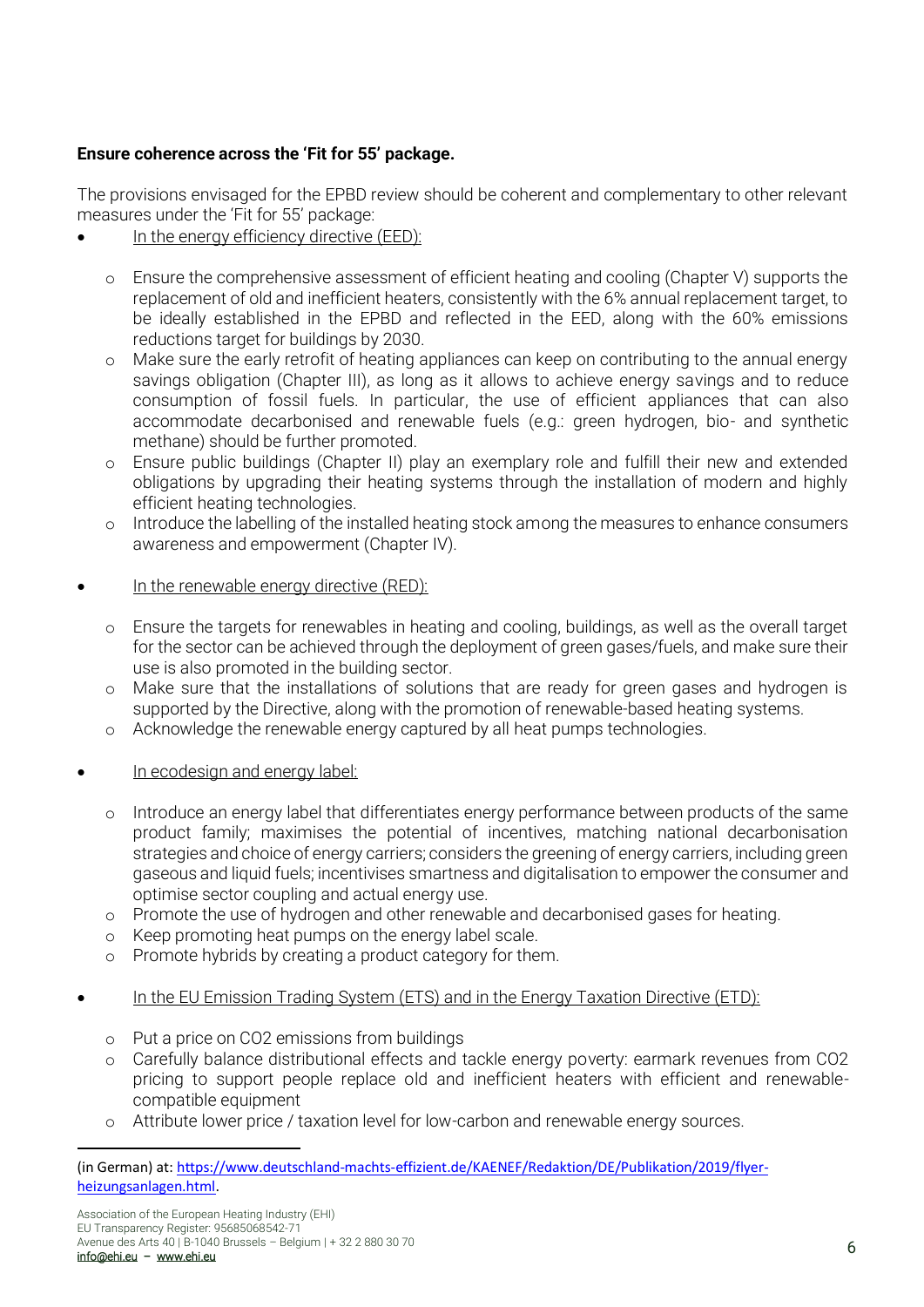### **Annex: EHI proposal for low-temperature emitters to be regulated under the EPBD**

In its comments sent to the European Commission following the Consultation Forum of 13 July 2021, the European Heating Industry has put forward arguments against the introduction of lowtemperature (LT) emitters in the Ecodesign and Energy Labelling Working Plan. The EHI considers that they should continuously be regulated under the Energy Performance of Buildings Directive (EPBD)/national building codes as well as related standards – not as a separate product group under Ecodesign. The present annex contains a proposal from the EHI on how this should be done in the EPBD.

There is no physical basis for defining a water-based heat emitter for different temperature classes, such as low-, middle-, or high-temperature classes, because all water-based heat emitters emit heat whenever the water temperature is higher than the room temperature (ambient temperature).

Heating water temperature is not an emitter-specific feature, but a design and operation feature of a heating system in corelation to the designed building and its heat and/or cooling load. That is, the design temperatures of the heating system are based on decisions made in the design of the building and the heating system (EPBD requirements) and there is no basis for artificial efficiency classifications and definition of heat emitters.

The water temperature is controlled in operation according to the heating demand of the building (including the transmission losses throughout the room or heating space and the distribution losses from the heat generator to the heat emitter), either according to a heating curve (conventional system) or dynamically (digitalized heating network). Heating water temperatures are lower during the heating season and rarely correspond to design temperatures. This is in corelation with the energy demand of the distribution system (i.e., pumps) and/or the heat losses of the storage.

From the point of view of heat production, it is of course advantageous for the heating system to be dimensioned for low temperatures. On the other hand, low temperatures are relative values. For example, the difference between the heat source temperature of the heat pump and the water temperature of the heating system is of great importance for the COP value of the heat pump: High heat source temperatures such as ventilation exhaust air temperature (always around 20oC) are significantly better for COP than outdoor air during the winter time. This fact can also be utilized in the design of the heating system and in the selection of design temperatures.

Due to the situation that the efficiency/performance of the emitter system is depending on a lot of influence parameters, we would propose to handle the issue inside or in the context (guidance document for the transposition of the EPBD, and/or EPBD standard EN 15316-2 "Energy performance of buildings - Method for calculation of system energy requirements and system efficiencies - Part 2: Space emission systems (heating and cooling)") of the EPBD. Below are some examples of the influencing parameters for the emitter system and/or other parts of the system.

- Heat and or Cooling Load
- Transmission losses
- Distribution losses
- Energy demand for the distribution
- Energy storage heat losses